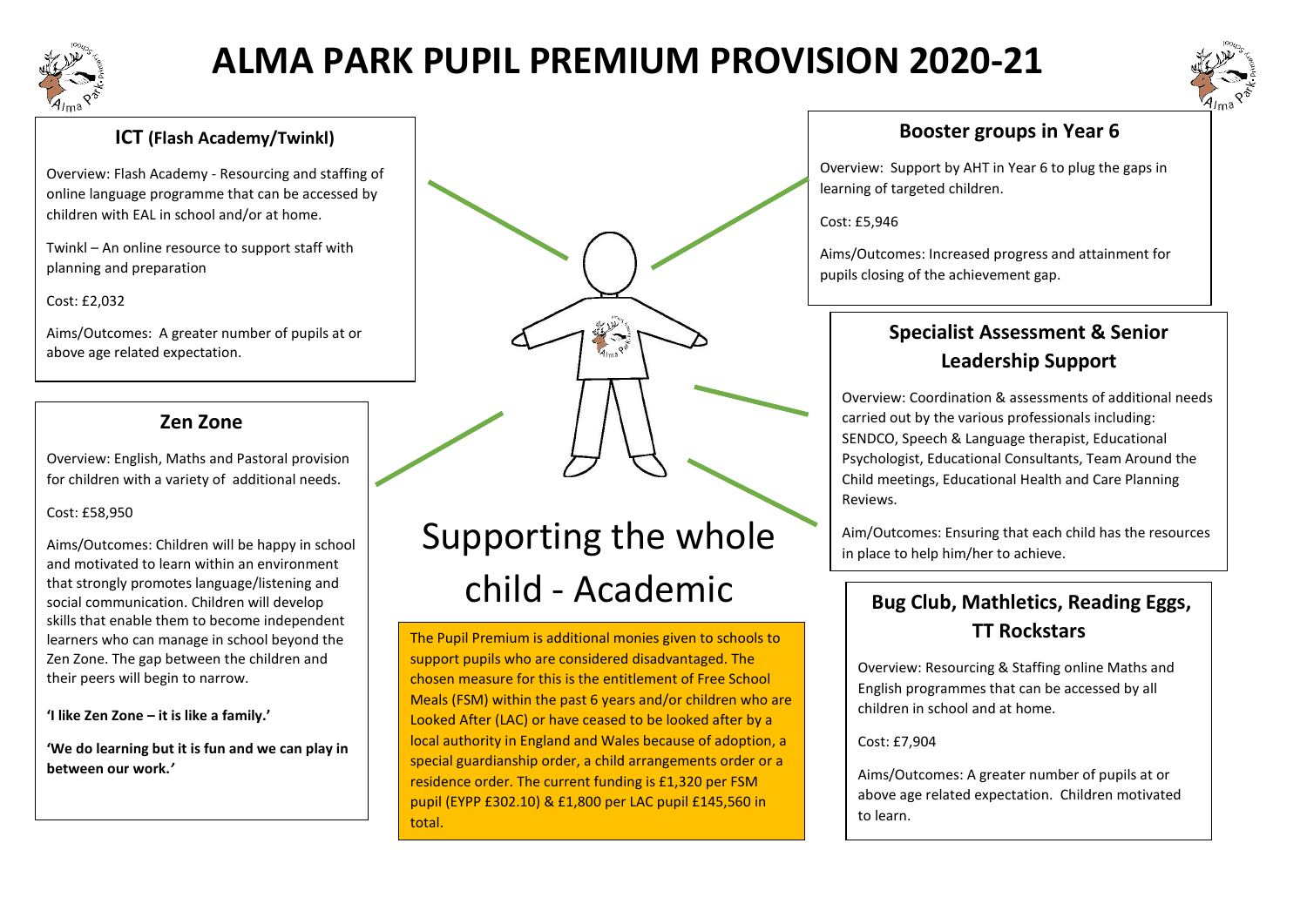

## **ALMA PARK PUPIL PREMIUM PROVISION 2020-21**



#### **Play Therapy**

Overview: One to one, weekly high level specialist therapeutic support

Cost: £4,221

Aims/Outcomes: To decrease those behavioural and emotional difficulties that interfere significantly with a child's relationships and readiness to learn.

*'We feel the work you have done has made a really important contribution to his development..'*

#### **Pastoral support**

including response support. Overview: A variety of strategies & interventions are offered

Cost: £79,576

Aims/Outcomes: Increased confidence and self esteem. Pupils happier at school and at home, more engaged and able to access learning. This support continued throughout lockdown.

### **Breakfast Club**

Overview: Breakfast time, pastoral support, and learning opportunities

Cost: £5,955

Aims/Outcomes: Families having a positive start to their day. Children starting the day ready for learning. Improved attendance.

*'I can eat my breakfast and I can do my reading.'*

*" I play games with Miss D and my friends and we eat toast.'*



## Supporting the whole child - Well being

The Pupil Premium is additional monies given to schools to support pupils who are considered disadvantaged. The chosen measure for this is the entitlement of Free School Meals (FSM) within the past 6 years and/or children who are Looked After (LAC) or have ceased to be looked after by a local authority in England and Wales because of adoption, a special guardianship order, a child arrangements order or a residence order. The current funding is £1,320 per FSM pupil (EYPP £302.10) & £1,800 per LAC pupil £145,560 in total.

### **Art Club**

Overview: A drop-in Art session takes place for 30 minutes two lunch-times a week in KS2

Cost: £840

Aims/Outcomes: To support targeted children who exhibit emotional and behavioural difficulties during lunchtimes

*'Art Club helps because playtime is so long and when there is Art Club on I can go there and do things because I don't like sport.'*

## **Continued Professional Development**

Overview: Maintain and update the skills and knowledge of the team. Seek specialist support and guidance when needed from Education Consultants. (eg Team Teach, SALT)

Aims/Outcomes: To enable staff to continue to meet the cognitive and emotional needs of targeted children.

## **Enhanced Transition**

Overview: Targeted support to prepare and support vulnerable children for/during planned transitions.

 $Cost: f680$ 

Aims/Outcomes: Increased confidence and self esteem during transition times.

**Although we had to adapt our usual procedures, staff were still able to produce transition passorts which were sent home during the school closure period.**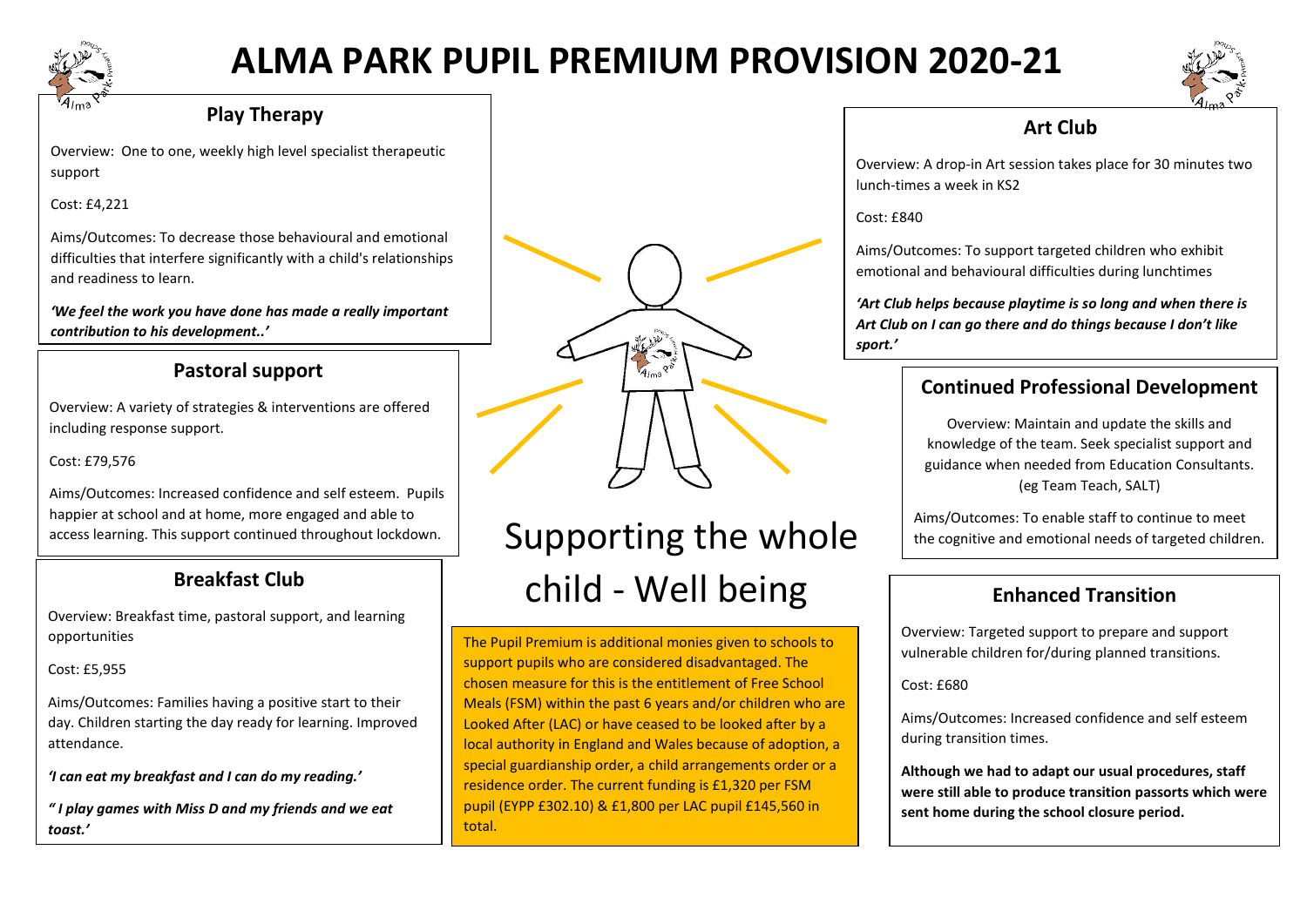

## **ALMA PARK PUPIL PREMIUM PROVISION 2020-21**



#### **School Closure Provision**

Overview: Provision to stay in contact with our families offering learning and pastoral support. Staff who were isolated/working from home maintained contact.

#### Cost: £21,192

Aims/Outcomes: Families supported. Children were given opportunities to continue learning and to maintain contact with school. Key worker families were able to continue working as provision was offered for those families. Staff were supported via weekly calls from SLT.

**'I really look forward to the call (each week).'**

**'Thank you for calling back to check that I was ok.'**

#### **Lunchtime Coaches**

Overview: Pupils have the opportunity to experience a wide range of new sports and games.

#### Cost: £13,300

Aims/Outcomes: Increase self esteem, improve fine motor skills, increase aspiration and engagement*.*

# Supporting the whole child - Enrichment/Engagement

The Pupil premium is additional monies given to schools to support pupils who are considered disadvantaged. The chosen measure for this is the entitlement of Free School Meals (FSM) within the past 6 years and/or children who are Looked After (LAC) or have ceased to be looked after by a local authority in England and Wales because of adoption, a special guardianship order, a child arrangements order or a residence order. The current funding is £1,320 per FSM pupil (EYPP £302.10) & £1,800 per LAC pupil £145,560 in total.

### **Before & After School Clubs**

Overview: Expose children to different creative & sporting activities.

Cost: £2,902

Aims/Outcomes: Increase self esteem, improve skills, increase aspiration and engagement.

#### **Music events**

Overview: Children have a range of musical experiences.

Cost: £2,959

Aims/Outcomes: Increase self esteem, increase aspiration and engagement.

*'I was so nervous at first about the big stage but now I wonder what I was nervous about because it was amazing.'*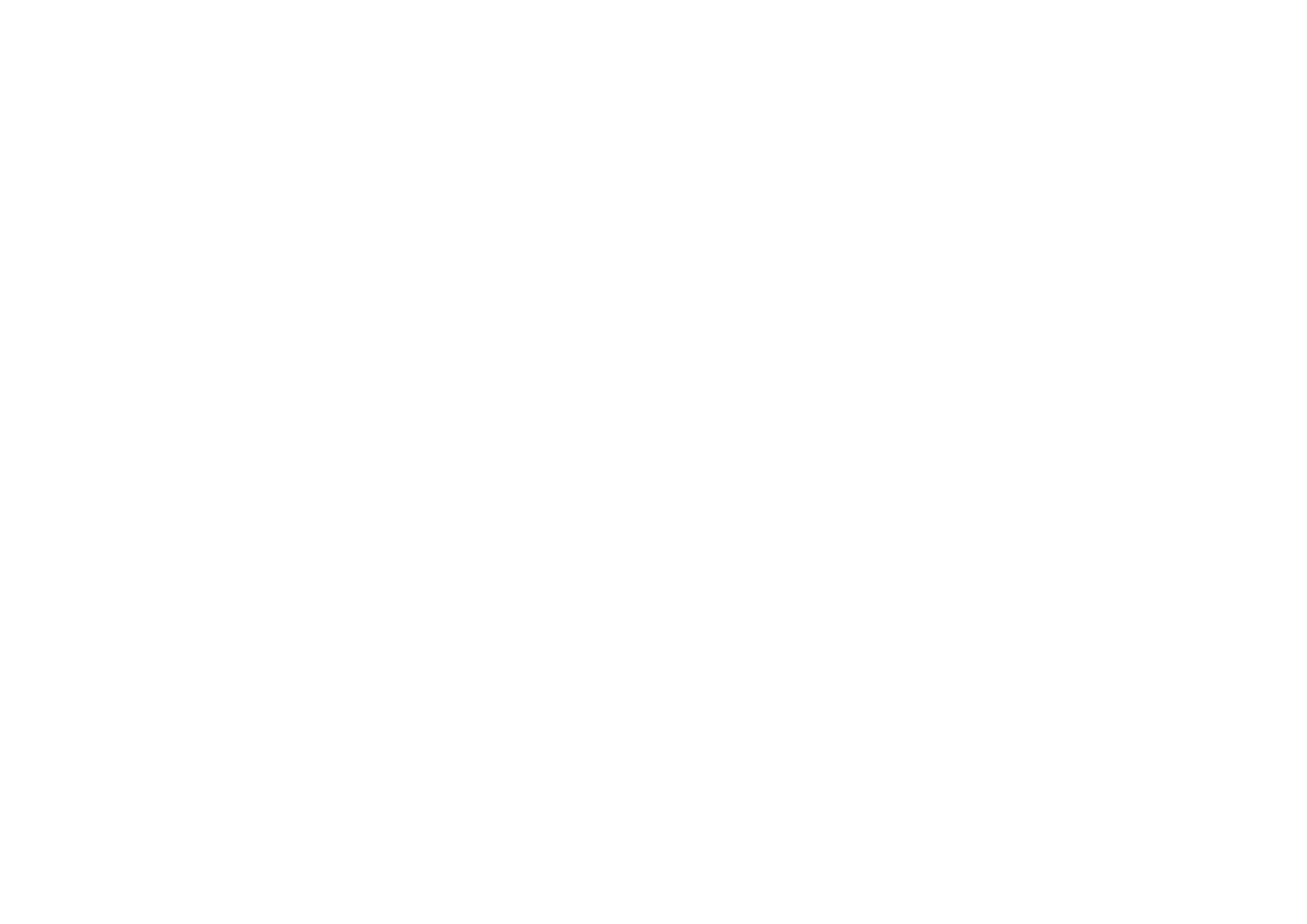## Alma Park Primary School Pupil Premium Report 2020 - 2021

Pupil Premium Grant (PPG) Allocation for 2020/2021 (academic year) was: £145,560

| <b>Disadvantaged pupils</b>                                    | <b>Pupil Premium per</b> |
|----------------------------------------------------------------|--------------------------|
|                                                                | pupil                    |
| <b>Early Years Pupil Premium</b>                               | £302.10                  |
| Pupils in Year Groups R to 6 recorded as Ever 6 FSM            | £1,345                   |
| <b>Looked After Children (LAC)</b>                             | £1,800                   |
|                                                                | £2,345                   |
| Children adopted from care under the Adoption and Children Act |                          |
| 2002 and children who have left care under a Special           |                          |
| <b>Guardianship or Residence Order</b>                         |                          |

#### **Number of pupils and PPG received:**

Total number of pupils on roll: 470

| <b>Pupil Premium</b> | Sept 20 - March 21 | April 21 - August 21 | <b>Total</b> |
|----------------------|--------------------|----------------------|--------------|
| Ever <sub>6</sub>    | (97) £79,339       | (105) £55,602        | £135,941     |
| <b>LAC</b>           | £1,800<br>(1)      | $(1)$ £1,200         | £3000        |
| Post LAC             | $(2)$ £2,736       | £1,954<br>(2)        | £4,690       |
| <b>EY-PPG</b>        | (6) £1,048         | (7) £881             | £1,929       |
| <b>Total</b>         | £83,875.00         | £59,756.00           | £143,631     |
| <b>Total school</b>  |                    |                      | £145,560     |
| expenditure          |                    |                      |              |

Costings on previous pages and total school expenditure has been amended to reflect the school closure period.

#### **Principles of using PPG funding at Alma Park**

- Our overarching desired outcome is that each child is happy to attend Alma Park and that we try our best to meet the needs of the whole child. We recognise that every child is an individual and the myriad of variables that may impact on each child's life.
- We strive to ensure that teaching and learning, enrichment, and well being opportunities meet the needs of all of our pupils.
- At Alma Park the disadvantaged children continue to be our target children to 'narrow the gap' regarding attainment.
- In making additional provision, we recognise that not all pupils who receive free school meals or who are 'looked after' will be socially disadvantaged.
- We also recognise that not all pupils who are socially disadvantaged are registered or qualify for free school meals.
- Not all children eligible for PPG funding will be in receipt of interventions at any one time or at the same time.
- PPG represents only a small part of the overall budget committed to meeting the additional needs of all pupils at Alma Park.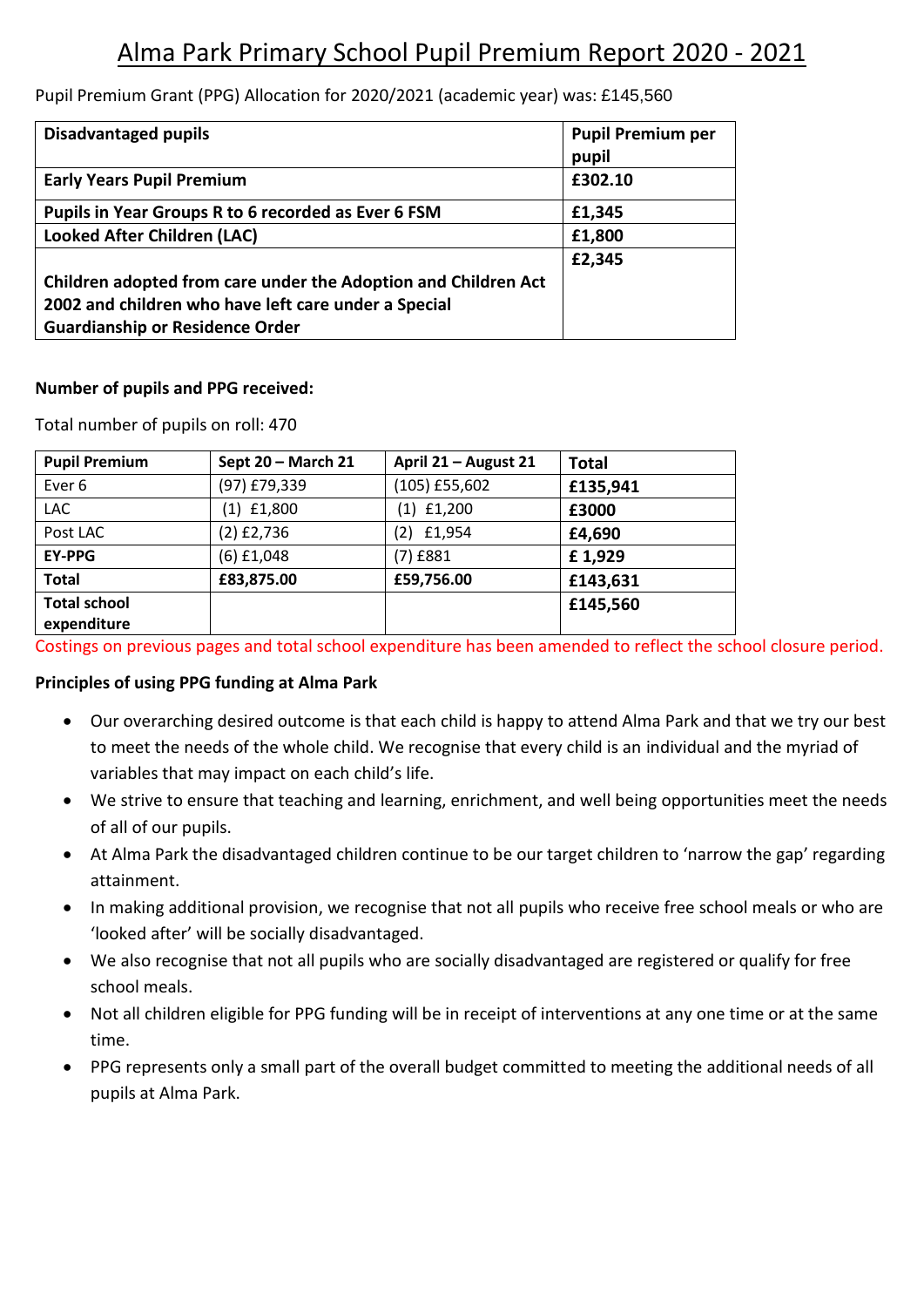#### **Provision at Alma Park using PPG funding (2020 - 21)**

The percentage of pupils currently qualifying for free school meals (FSM) at Alma Park is 22% (105- E6) which is higher than the national average of 17.3%. The percentage of children qualifying for PPG funding is 27.4%.

#### **School wide barriers to learning**

- Low entry
- Limited vocabulary
- Reduced inferential understanding
- Limited social experiences

#### **Nature of support**

Focus on learning in the curriculum

Focus on social, emotional and behavioural needs

Focus on enrichment beyond the curriculum

#### **Desired outcomes**

As a school, we are judged externally on academic outcomes. Our intent is to ensure that all children achieve their best. However, we recognise that achievement comes in many forms. For the school this could be evidenced through narrowing the gap between Pupil Premium qualifying pupils and non-qualifying pupils. Importantly, we try to address this by providing a menu of experiences that meet the needs of the whole child.

The provision highlighted in this report provides a mere snapshot of the menu of experiences offered in school.

**Due to the COVID-19 situation all end of year formal assessments have been suspended and therefore there are no end of year results to publish in this report.**

#### **Projected Pupil Premium spending for 2021 – 22**

|                      | Sept. 21 – March '22 | <u> April 2022 – Aug. '22</u> |          |  |  |
|----------------------|----------------------|-------------------------------|----------|--|--|
| Ever <sub>6</sub>    | (102) £80,027        | $(11)$ £64,056                | 144,083  |  |  |
| <b>LAC</b>           | $(1)$ £1,200         | $(1)$ £600                    | £1,800   |  |  |
| <b>Post LAC</b>      | $(2)$ £2,736         | (2) £2,008                    | £4,744   |  |  |
| <b>Total</b>         | £83,963              | £66,664                       | £150,627 |  |  |
| <b>EY-PPG</b>        | (7) £1,233           | (4) £503                      | £1,736   |  |  |
| <b>Overall Total</b> | £85,196              | £67,167                       | £152,363 |  |  |

#### **Proposed Spending Foci**

- Provide all teachers with high quality CPD to ensure that pupils access effective quality first teaching
- Provide targeted intervention and support to quickly address identified gaps in learning including the use of small group work
- Zen Zone English, Maths and Pastoral provision for children with a variety of additional needs.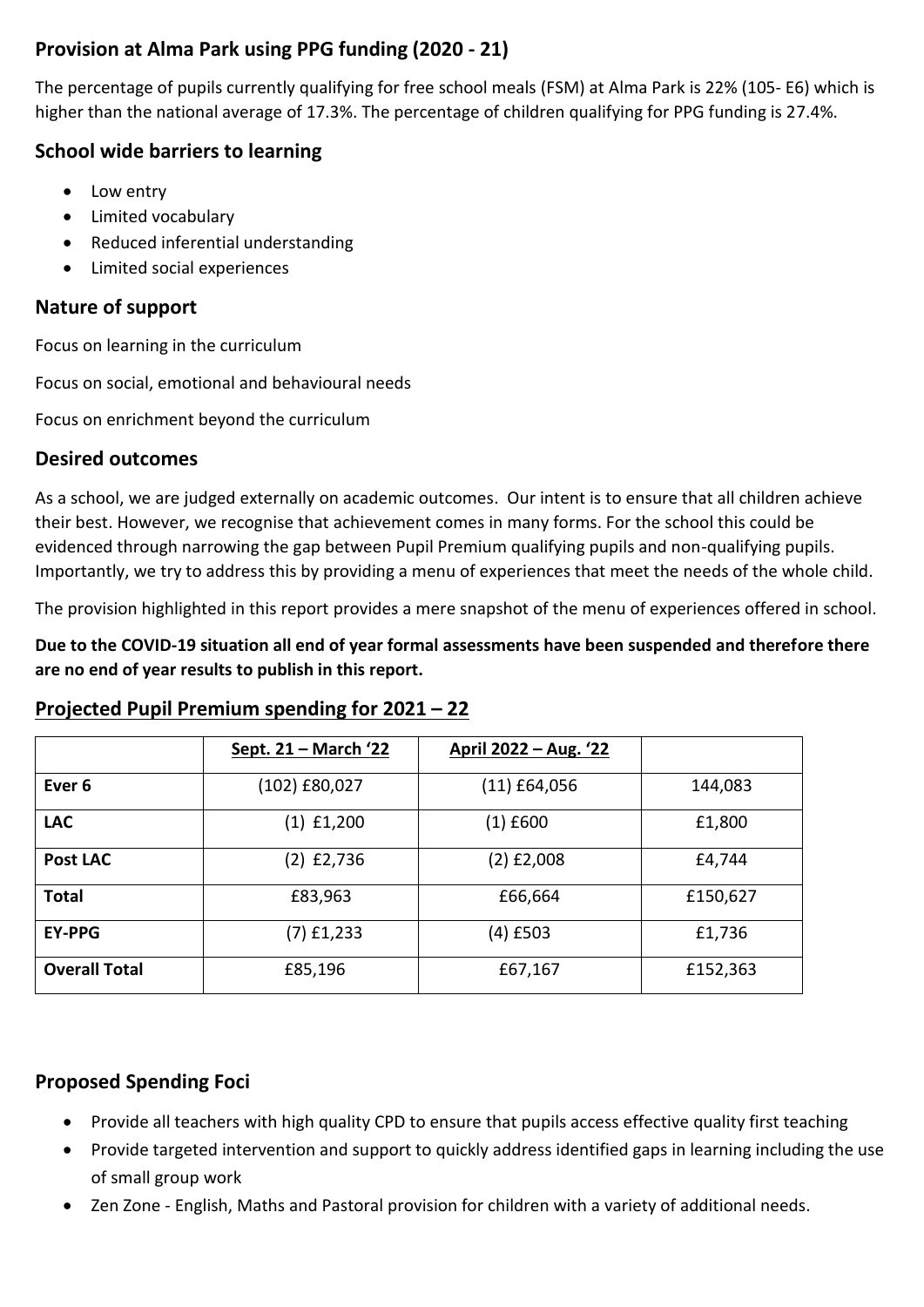#### **2020 -2021 Year Groups**

|                 |               | <b>READING</b> |     | <b>WRITING</b> |     | <b>MATHS</b>  |     | <b>COMBINED</b> |       |
|-----------------|---------------|----------------|-----|----------------|-----|---------------|-----|-----------------|-------|
|                 |               | <b>B/line</b>  | EoY | <b>B/line</b>  | EoY | <b>B/line</b> | EoY | <b>B/line</b>   | EoY   |
| Rec             | <b>PP</b>     |                | 6%  |                | 6%  |               | 20% |                 | 0%    |
|                 | Gap           |                | 14% |                | 23% |               | 21% |                 | 14%   |
|                 | <b>Non PP</b> |                | 20% |                | 30% |               | 41% |                 | 14%   |
|                 |               |                |     |                |     |               |     |                 |       |
| Yr1             | <b>PP</b>     | 33%            | 31% | 22%            | 6%  | 22%           | 37% | 22%             | 6%    |
|                 | Gap           |                | 37% |                | 45% |               | 29% |                 | 45%   |
|                 | <b>Non PP</b> | 50%            | 69% | 45%            | 51% | 50%           | 66% | 45%             | 51%   |
|                 |               |                |     |                |     |               |     |                 |       |
| Yr <sub>2</sub> | <b>PP</b>     | 31%            | 31% | 6%             | 6%  | 37%           | 37% | 6%              | 6%    |
|                 | Gap           |                | 37% |                | 45% |               | 29% |                 | 45%   |
|                 | <b>Non PP</b> | 69%            | 69% | 51%            | 51% | 66%           | 66% | 51%             | 51%   |
|                 |               |                |     |                |     |               |     |                 |       |
| Yr3             | <b>PP</b>     | 15%            | 26% | 15%            | 33% | 7%            | 33% | 7%              | 13%   |
|                 | Gap           |                | 23% |                | 10% |               | 12% |                 | 21%   |
|                 | <b>Non PP</b> | 7%             | 50% | 7%             | 43% | 7%            | 45% | 2%              | 34%   |
|                 |               |                |     |                |     |               |     |                 |       |
| Yr <sub>4</sub> | <b>PP</b>     | 7%             | 12% | 0%             | 12% | 0%            | 18% | 0%              | 6%    |
|                 | Gap           |                | 25% |                | 15% |               | 18% |                 | 13%   |
|                 | <b>Non PP</b> | 18%            | 37% | 0%             | 27% | 8%            | 37% | 0%              | 20%   |
|                 |               |                |     |                |     |               |     |                 |       |
| Yr <sub>5</sub> | <b>PP</b>     | 0%             | 37% | 0%             | 12% | 0%            | 25% | 0%              | 12%   |
|                 | Gap           |                | 32% |                | 48% |               | 34% |                 | 44%   |
|                 | <b>Non PP</b> | 11%            | 70% | 7%             | 61% | 9%            | 59% | 4%              | 56%   |
|                 |               |                |     |                |     |               |     |                 |       |
| Yr <sub>6</sub> | <b>PP</b>     | 0%             | 25% | 0%             | 25% | 0%            | 31% | 0%              | 25%   |
|                 | Gap           |                | 23% |                | 10% |               | 13% |                 | $+2%$ |
|                 | <b>Non PP</b> | 11%            | 48% | 11%            | 35% | 11%           | 44% | 9%              | 22%   |

Please note the comment above re end of year data for academic year 2020-21.

End of year data (Summer 2020) is the baseline data in all areas. It is clear that COVID and the first lockdown (23<sup>rd</sup> March 2020 to 1<sup>st</sup> June 2020) affected the end of year results and subsequent baseline figures.

There was a +2% difference in combined results at the end of Year 6.

Current results are significantly better reflecting catch up and intervention work put in place since lockdown.